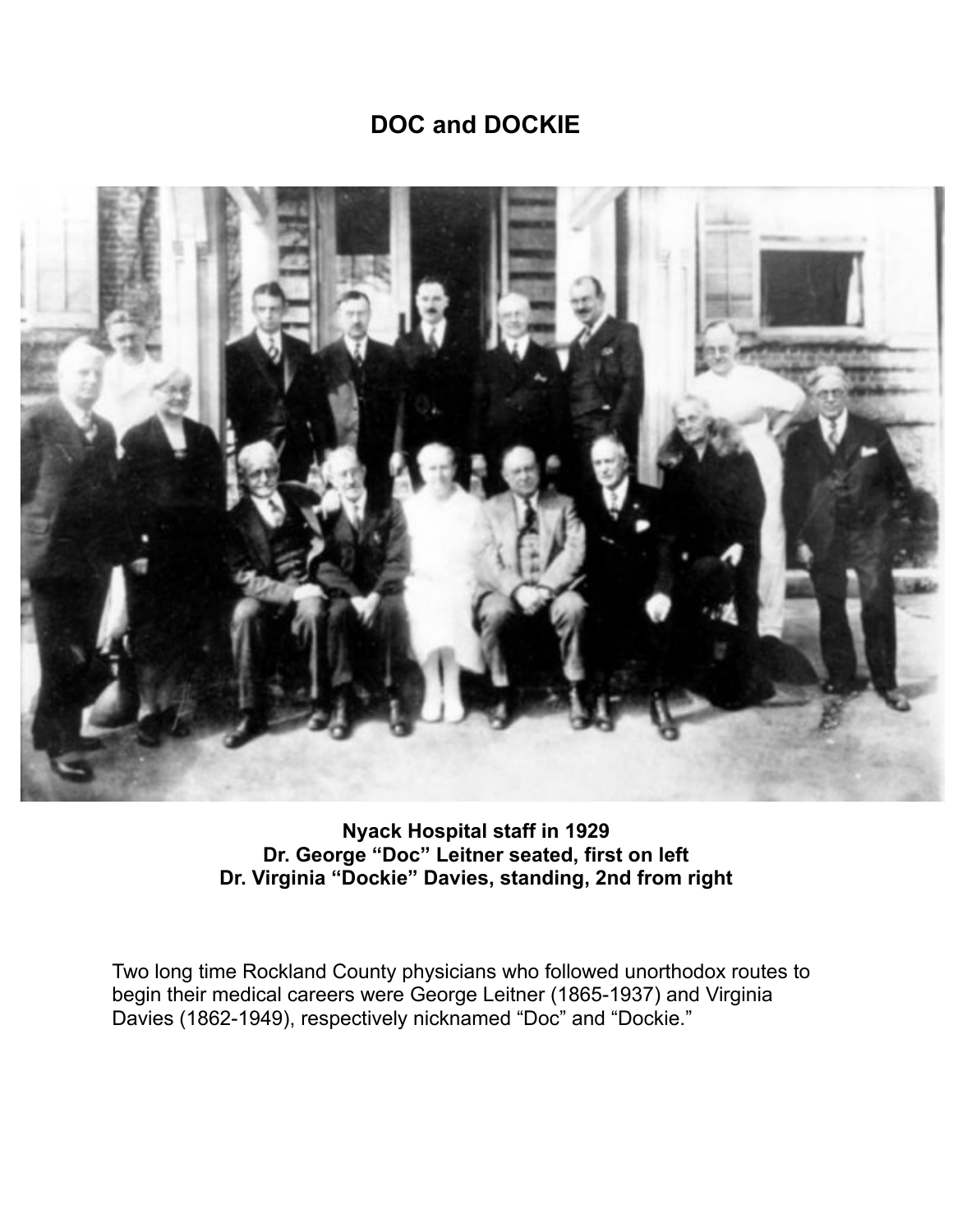

**LUCY VIRGINIA MERIWEATHER DAVIES** was born in Huntsville, Alabama in 1862 during the chaos of the Civil War. She was descended on her mother Lide's side from Meriwether Lewis of the Lewis and Clark team. Lide was quite an individualist in her own right. At age 17 she'd set out for the Southwest to earn her living as a teacher and during the Civil War she smuggled morphine from the Union side into the Confederacy, taking two-year-old Virginia along in order to dissuade Union troops from searching her buggy.

 Virginia had limited education and at age 18, she eloped with a rascal who was addicted to opium and alcohol and was a gambler. When he refused to reform, she left him in 1882 and when he threatened to shoot her if she didn't return, she wrested the gun from him in self-defense and in the struggle it went off. A local newspaper described the event as "the most remarkable killing of the age." It was deemed to be justifiable homicide and now, freed from marital obligations but unable to return home because of the scandal Virginia left the South for good.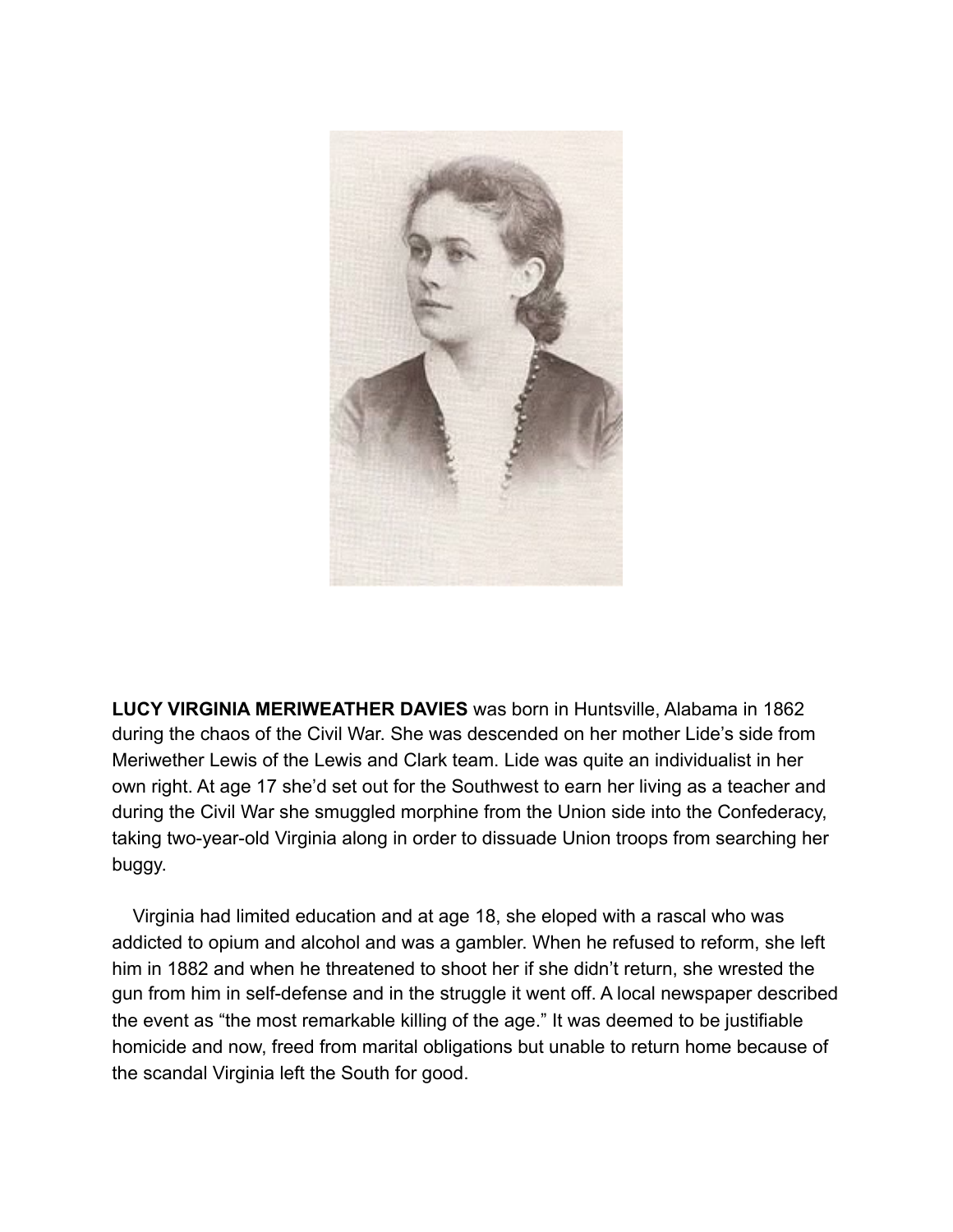Virgina travelled to New York City where she enrolled in the Blackwell sisters school. Elizabeth and Emily Blackwell had opened their Woman's Medical College of the New York Infirmary in 1868 and Dr. Emily was Virginia's professor of general medicine. At night the student doctor lived in a private sanitarium in Brooklyn where she earned her keep by being on call for emergencies. Years later, she recalled, "Most of the city's population was so hostile to the thought of women doctors that they shouted and jeered at us as we walked along the street…However, I had little time to fret over such intolerance."

 Upon completing the three year curriculum, Virginia continued post-graduate studies in the city and in 1890, while working as chief resident at the New York Infant Asylum at 61st Street and Tenth Avenue, the attractive Southern belle met a dashing young artist, Arthur B. Davies while on the Staten Island ferry. She was adventurous and an independent-minded free spirit and he was a romantic idealist who later would become one of America's most famous painters. Arthur Davies fell head over heels in love and would write long letters to her about art and music and nature, life and beauty. The couple spent evenings at the opera and enjoyed picnicking along the Palisades and decided to settle in the country where they would support themselves — by farming! No matter that neither had any experience in country life or work. Marriage plans for the two 29 year olds accelerated when she became pregnant and although Arthur knew that his bride previously had been married, she prudently didn't reveal the reason for the dissolution until after they were safely wed.

 During the summer of 1891 the young marrieds learned that a company was promoting real estate in Rockland County by providing free transportation to the hamlet of Congers. They took the trip, then separated from the group and traipsed through woods and fields bordering the northern edge of Rockland Lake. They discovered that a 38 acre property there was for sale and, with financial support from her well-to-do family, the site was purchased for \$6,500. They prepared to settle into an idyllic life — he would abandon his career in art, Virginia hers in medicine — but, unfortunately, there weren't any books written yet called "Farming for Dummies."

 To be sure, Dockie (as she later was nicknamed) flourished in the dual life of farmer and country doctor, but Arthur didn't take easily to agriculture. If he went to the barn to milk a cow, like as not, he'd return with a sketch of the animal rather than a bucket of milk. At one point, Arthur asked Virginia to return with him to the city, but she' d found her comfort zone and wouldn't leave. Sometimes she'd deliver calves in the morning and babies at night, up to her elbows either in manure or blood. They never divorced,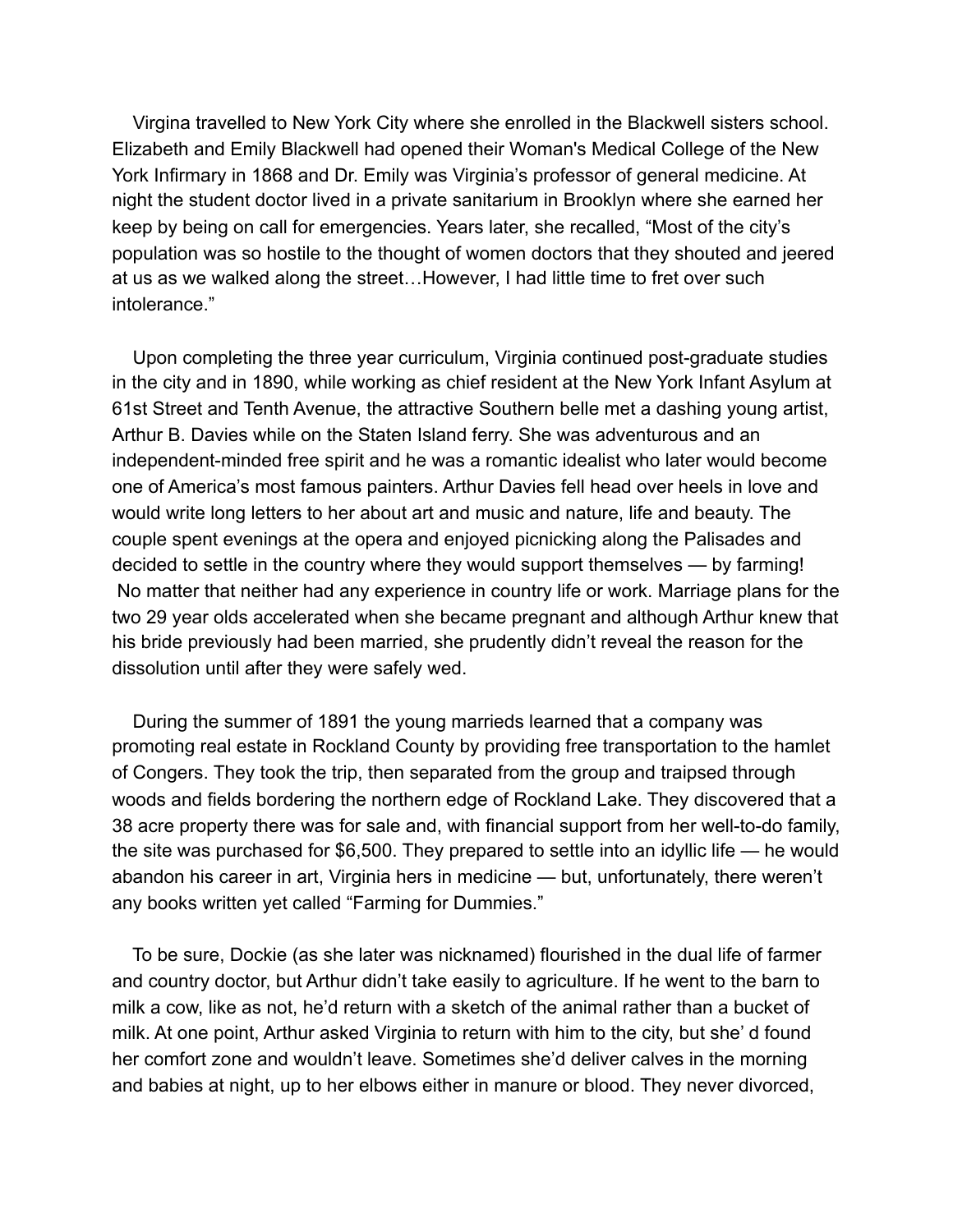but became estranged and he moved back to the big city where he became a world renowned artist and secretly took up residence in Greenwich Village with one of his models - and led a double life.

 Arthur became one of an avant grade group of painters, usually referred to as "The Eight", and, in addition to his own work, was instrumental in organizing the famous Armory Show of 2013 that helped establish a modern art movement in America. Among his wealthy patrons were Lilly Bliss and Abby Aldrich Rockefeller to whom he'd often spoken of the need to establish a permanent collection of modern art and after his sudden death in 1928, these friends made his dream a reality. In effect, founding of the Museum of Modern Art would be a memorial to Arthur B. Davies.

 In the early years Dockie made her rounds in buggies and sleighs. She often used old-fashioned remedies from plants and herbs that she gathered in the woods. Over time she gained a local reputation, not only as a doctor and farmer, but as a botanist, suffragist, civil libertarian, philosopher and devotee of music and art. During the 57 years that she practiced in Congers, Dockie Davies delivered more than 6,000 babies, the last just two months before she died on the farm at age 87. The farm stand still flourishes. So does the Museum of Modern Art.



Virginia's grandchildren gave her the nickname Dockie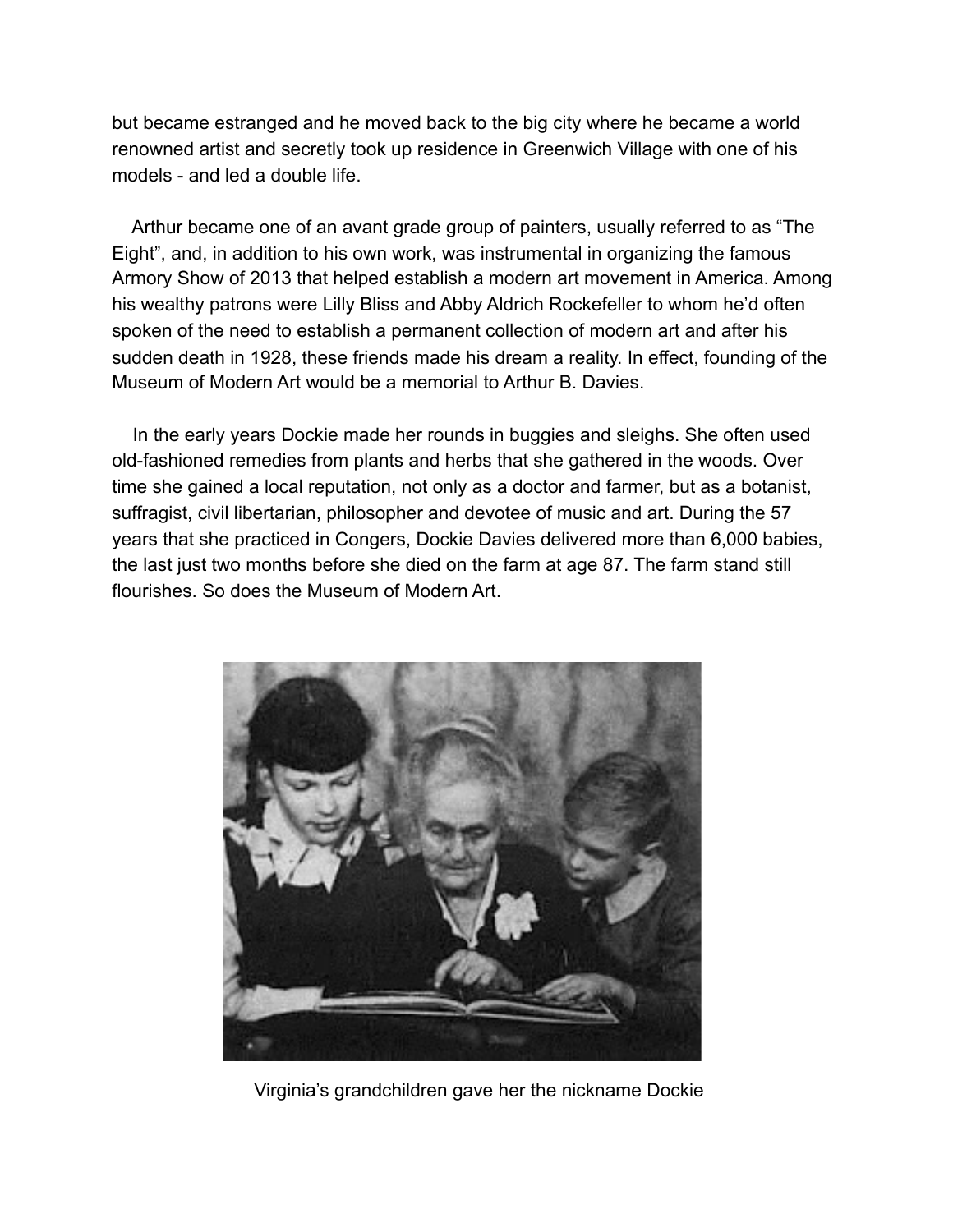**GEORGE LEITNER**'s parents immigrated from Bavaria and settled in Rockland County where they raised four children to adulthood. In 1866 his father placed this advertisement in a local newspaper:

 *The undersigned informs the inhabitants of Piermont and vicinity, that he has opened a Boot and Shoe Store, where he will keep constantly on hand a large assortment of Boots and Shoes, Gaiters of all kinds, Children's Shoes and Gaiters, Slippers, etc. Come one, come all, and give me a call, as I will sell cheaper than any other store in town. Store between the Barber shop and Bakery. JOHN LEITNER, Proprietor."* 

Unfortunately, the store was destroyed, along with half of Piermont, in a fire in 1868.

George Leitner was born along the Hudson River shore in 1865 and educated locally. The area was a hotbed of amateur baseball and he became a star pitcher on local teams. While studying at Fordham, he played college baseball and in 1886 he pitched for Nyack's championship club team.(see below, GL is standing, third from left.)

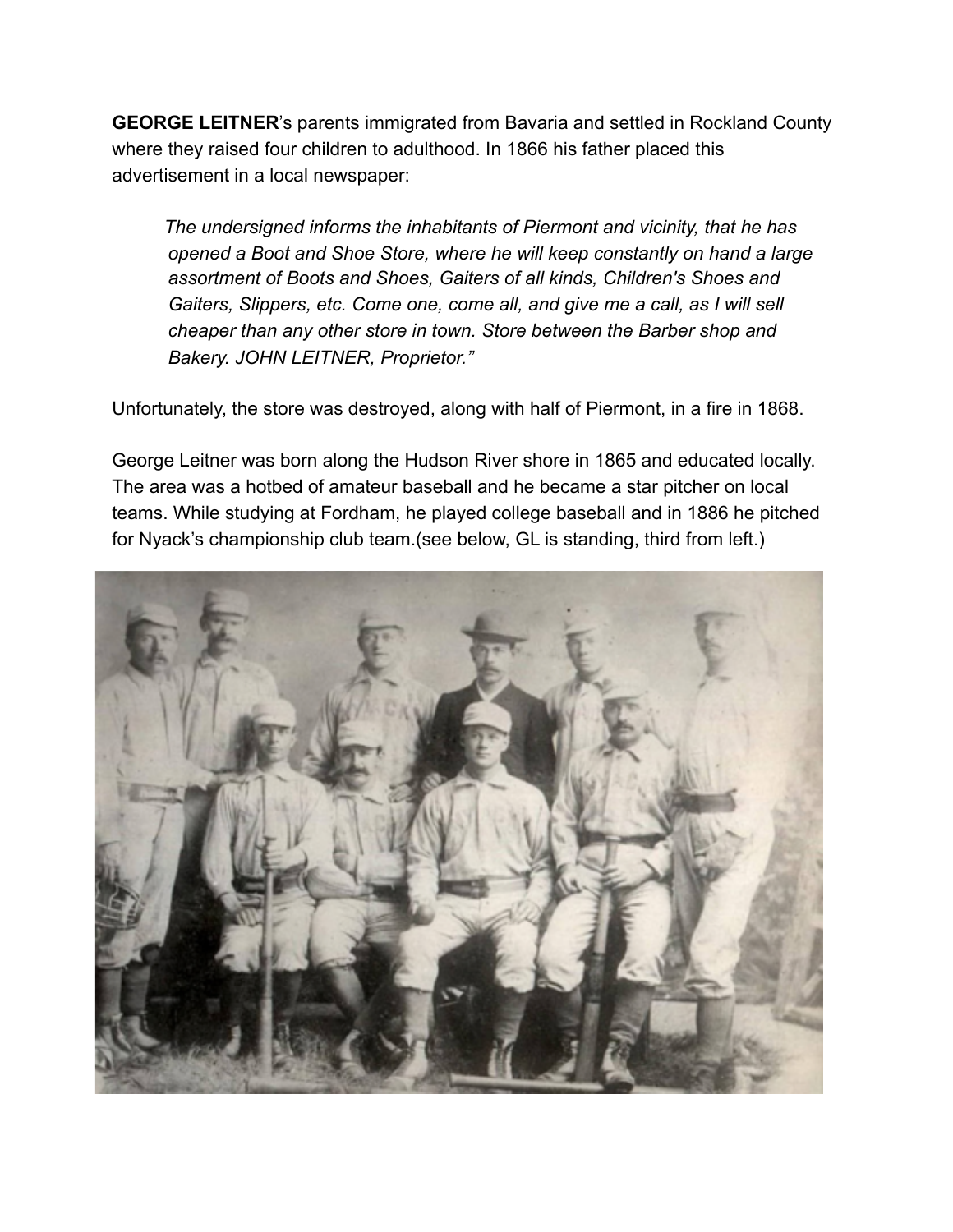Unable to afford medical school tuition after graduating from Fordham, during the summer of 1887 George signed a professional baseball contract contract with the Indianapolis Hoosiers of the fledgling National League. He won his first game in the major leagues when he pitched against the New York Giants at the Polo Grounds and the New York *Times* reported the event:

August 11, 1887. Headline: *Lost by the New-Yorks. Outplayed by the Indianapolis Team. Two New Players help home team to turn the tables on the Giants from New York.*

 "Indianapolis turned the tables on New-York today and won a game by better batting, fielding and pitching. Two new players, Leitner and Moffat, materially strengthened the home team. Particularly Leitner who pitched one of the best games seen here this year and held the Giants down to five hits, one a home run drive by Conner which was given him by a close foul-line decision."

Three weeks later the Giants got even, beating the Hoosiers 2-0: August 31, 1887. Headline: *Bad luck of the Indianapolis ball players. Retired nine times without scoring a run. Good work by the local players.* 

"The Giants administered that which proves distasteful to all ball players, a coat of 'whitewash.'….Leitner, the Nyack youth who made his debut a few days ago occupied the box for Indianapolis but his wildness and inability to put the ball over the plate at times, were taken advantage of by the local players [Giants] and six of them went to first base on called balls."

Things went down hill from there. George Leitner's record for the year was 2 and 6, his ERA 5.68, in 65 innings he struck out 27 but walked 41. The Hoosiers finished last in the eight team National League and went out of business two years later. The other teams hung in, but some of their names would change. They included the Chicago White Stockings, Detroit Wolverines, Philadelphia Quakers, Boston Beaneaters, Pittsburgh Alleghenys, Washington Nationals and the New York Giants.

On March 31, 1888 the *Times* reported in an article, *Baseball Up the River*: "Several of the active members of the Nyack Baseball Club of last year have gone to various portions of the country to engage in the game with other clubs…..George Leitner, who pitched a part of the season with the Nyack club and the other part with

the Indianapolis team, was graduated and became a full-fledged physician last month and has been appointed as assistant surgeon in St. Francis Hospital [NYC]. He will probably not indulge in ball playing this year."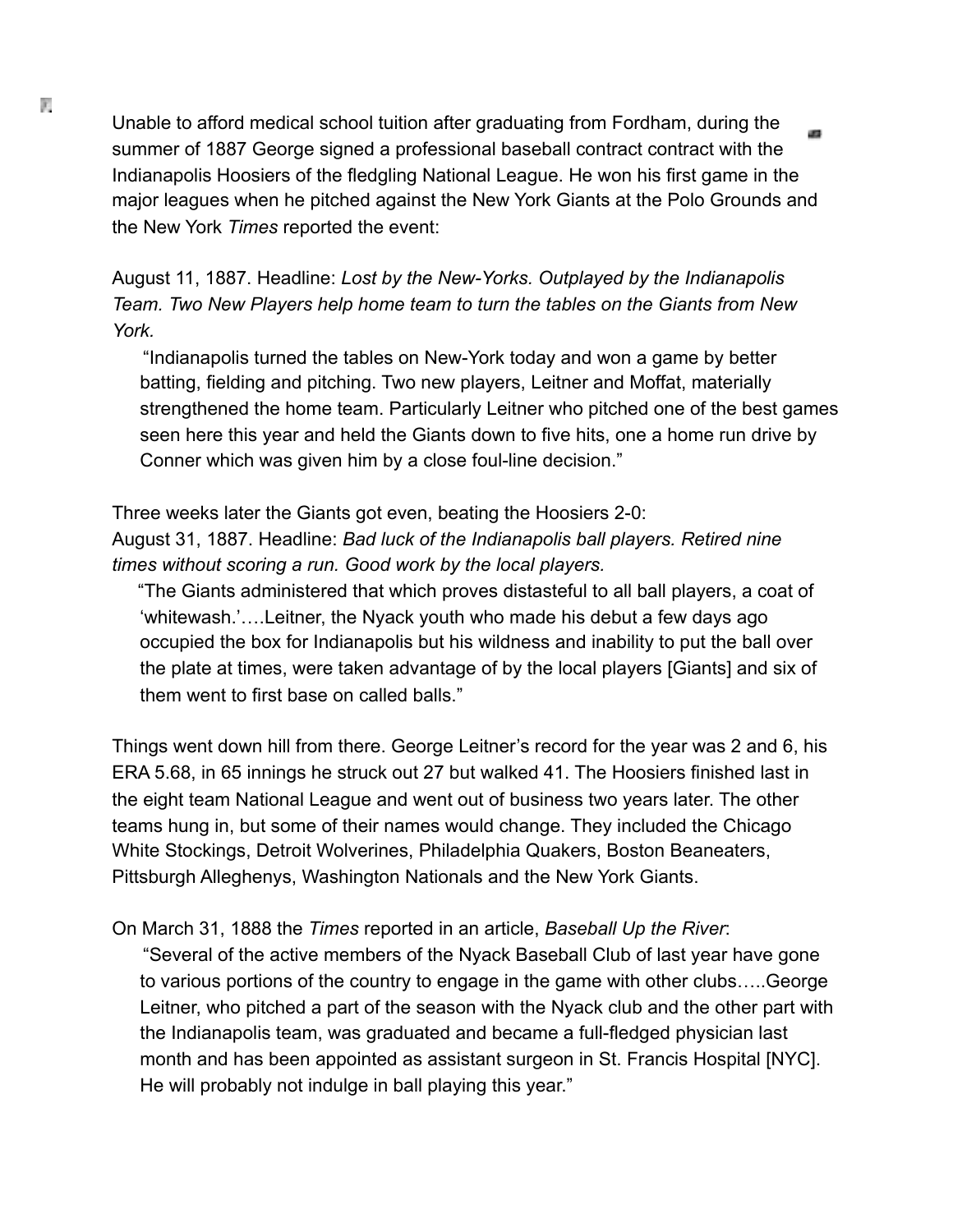George Leitner earned \$3,000 for that partial season which was sufficient to pay for his training at Bellevue Hospital Medical College and St. Francis Hospital. His medical school graduation ceremony on March 12, 1888 took place on the first day of the "Great White Hurricane" - the famous Blizzard of '88 that inundated the northeastern United States, resulting in some 400 deaths and dumping as much as 40-50 inches of snow. After he returned to Piermont, he practiced for a half century until his death on May 18, 1937. Dr. Leitner was one of the founders of Nyack Hospital where he served on the Board and headed the Department of Surgery. He also held many important positions as a medical and civic leader and was an active member of the Democratic party.

After Doc Leitner's death, Nyack Hospital's annual report noted that he had been a "really great surgeon, blessed with a profound humaneness, generous, intense, likable and lovable, he gave always lavishly of his skill and his sympathy." A former patient recalled that Leitner had "the touch of an angel." An obituary in the New York *Evening Journal* reported that "when he finished his medical training…he started practicing medicine in his native town, refusing to continue his ball playing despite attractive offers from the New York Yankees and other teams."

But there was a baseball postscript. In 1904, seventeen years after his brief fling in the National League and four years after the opening of Nyack Hospital, a benefit game was played between the local doctors and clergymen. Naturally, Doc Leitner pitched for the medics and the game raised \$400 for the cash-strapped facility. As reported by the *Rockland County Times*: "The doctors were so heavy in avoirdupois and so light at the bat that the dominies won by a score of 18 to 6." After that, Doc Leitner presumably stuck to his doctoring, but a team photograph taken in 1920 showed him still in uniform and looking fit at age 55.

Shortly after I moved to Piermont in 2012, I met Ann Hickey who was born in 1927 and whose family lived just a few houses from Leitner's home-office on River Road. When I asked whether she remembered the doctor, she held up her hand to show me a long scar. She described how when she was about six, she badly cut that hand and her father rushed her over to Leitner's office. Little Annie needed stitches and Dr. Leitner told her that if she was a very good girl and didn't cry, he'd fix her up and then reward her with a lollipop. Well she was — and he did. When I asked whether she knew how much her father paid, she said that he couldn't afford to pay anything because it was the time of The Great Depression. Instead her father went into the back yard, killed and dressed a chicken, and I imagine that the doctor must have been pleased to receive anything at all — not just chicken feed, but the whole chicken!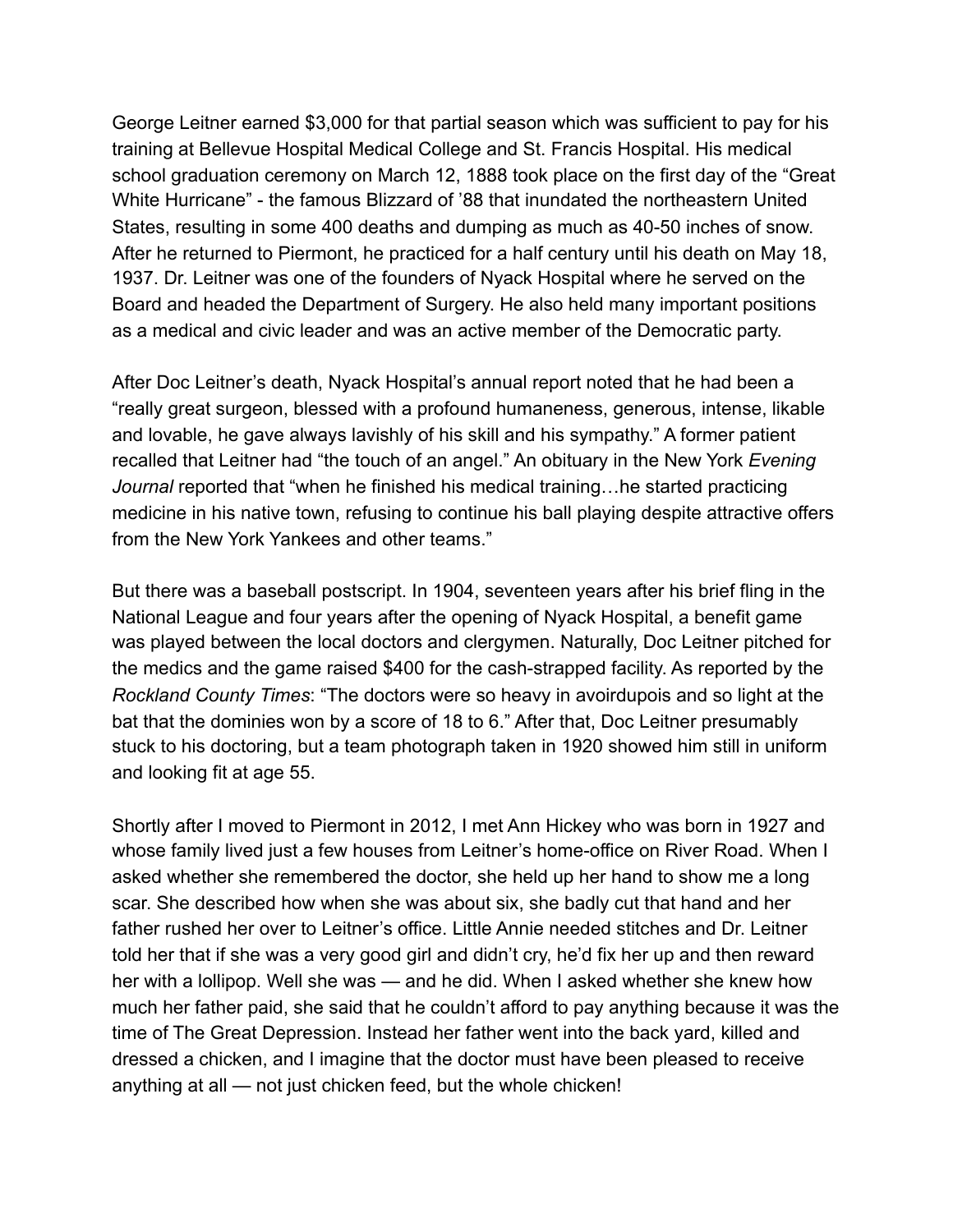## BASEBALL CARDS OF DOC LEITNER'S TEAMMATES ON THE HOOSIERS









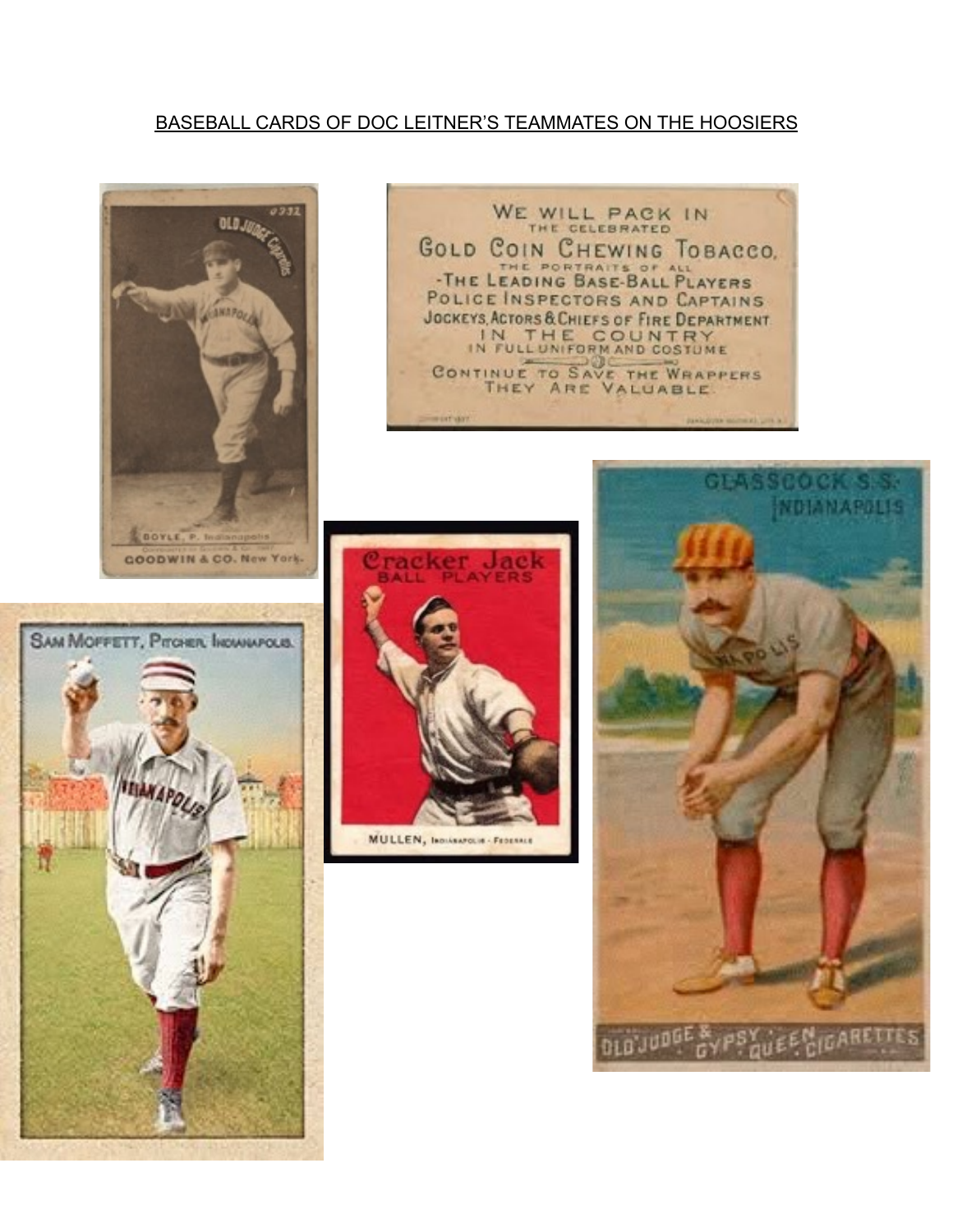

Indianapolis Hoosiers in 1886 - the year before Leitner arrived